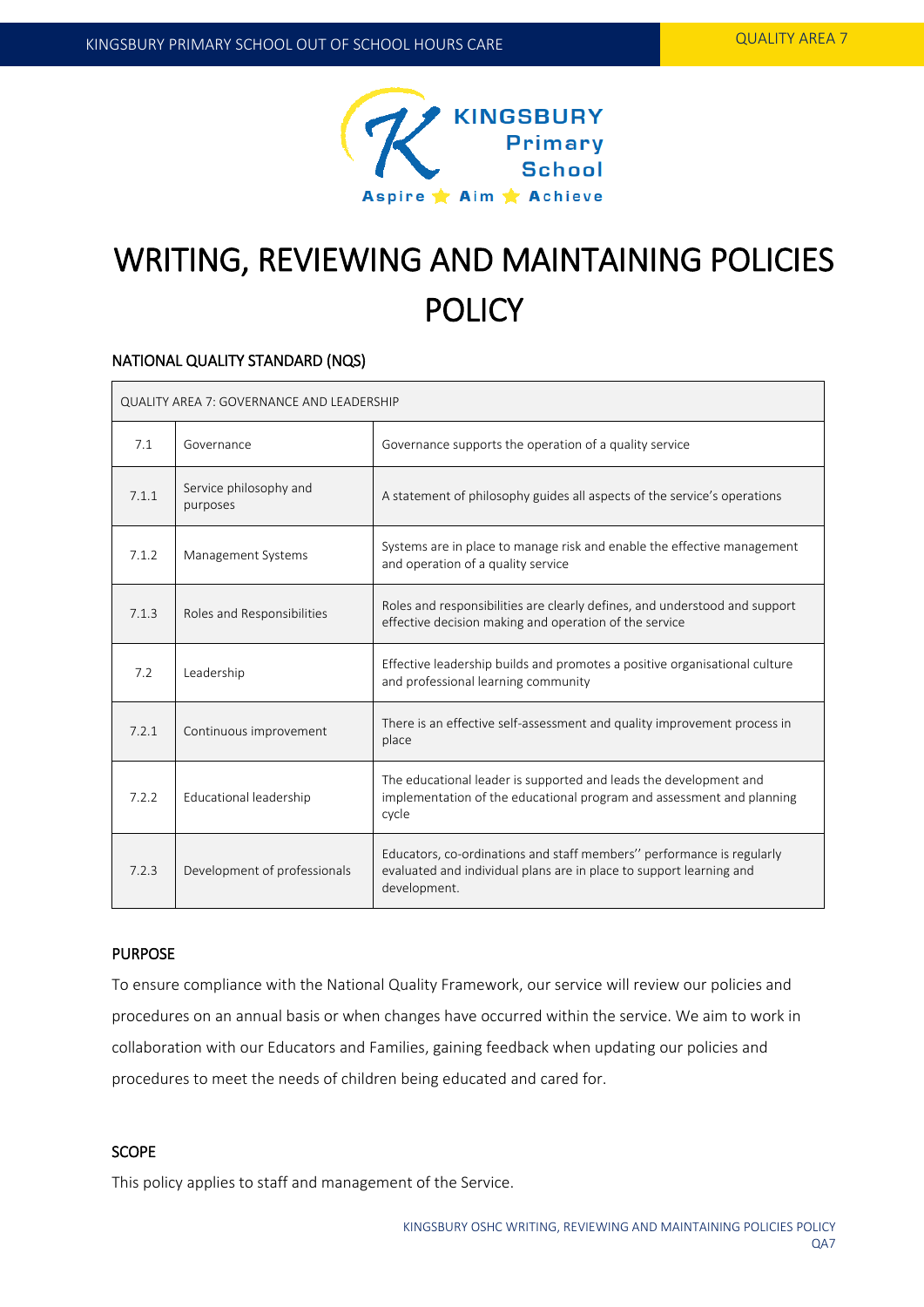#### IMPLEMENTATION

- All policies and procedures will be made available for families and educators
- All policies developed will be made in consultation with management, staff and family involvement.
- Our educators and staff will ensure that all policies and procedures are reviewed as per the document review schedule or more often if required (i.e. regulations, legislation or centre practices change). This gives both families and educators opportunities to suggest elements that may need to be improved. Each document has the assigned review period defined within the "Review" section of the document.
- At any time of the year educators, staff and family members are invited to enquire and have input into the policies and procedures.
- All policies will be signed, sourced and dated at each review and educators and other will continuously seek out relevant information to provide the best possible environment.
- All stakeholders at the service must be informed of any changes to policies. This will occur in writing and be provided to families, educators, other staff, management, the committee and any other relevant individuals.
- Families will have the opportunity to revise and help plan policies via Newsletters and specific letters to families discussing the policy or a draft of the proposed policy and given the opportunity to respond.
- All policies that are being either reviewed or developed will be displayed on the Service's noticeboard so all stakeholders are aware at all times and can be involved.
- The procedure to reviewing a policy:
	- Attention to a policy has been raised either by routine reflection, incident, feedback or the 'continuous improvement' process.
	- All major stakeholders are invited to review the policy and suggest amendments (this can be done via committee meeting, email, newsletters, display in Service)
	- A time frame of 2 weeks is given to gather all suggestions and create a draft policy
	- The draft policy is made available to all major stakeholders, again via committee meeting, email, newsletters, display in Service
	- A time frame of 7 days to respond is given. If there are no strong objections to the policy draft, the draft is reposted as the Service's Policy.
- The Service encourages an organic approach to policies. While it is the Service's undertaking that all policies will be revised annually, the Service will revise and if necessary amend policies based on the needs of the Service, particularly if there is an incident, regulation change or feedback received.